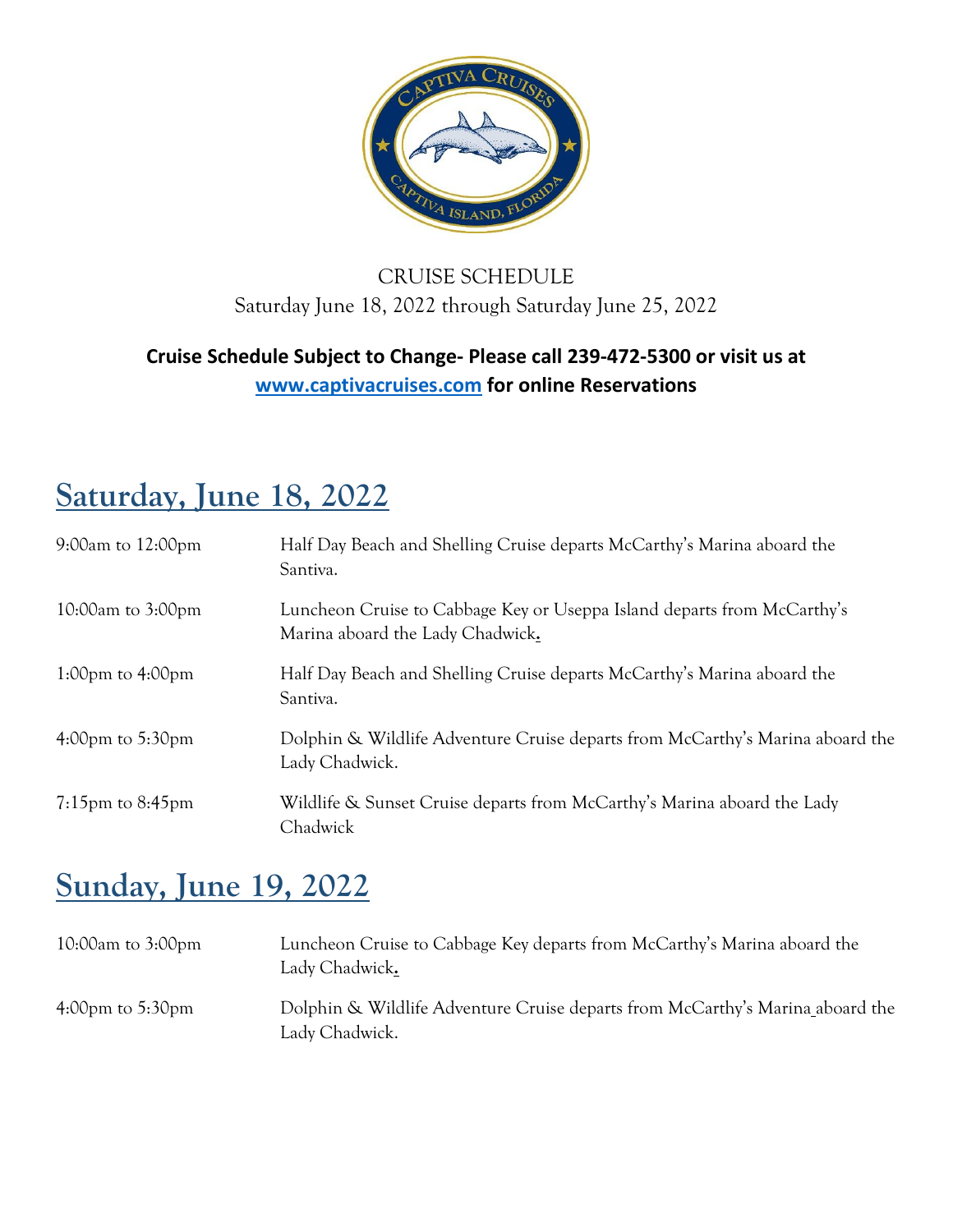## **Monday, June 20, 2022**

| 9:00am to $12:00 \text{pm}$ | Half Day Beach and Shelling Cruise departs McCarthy's Marina aboard the<br>Santiva.   |
|-----------------------------|---------------------------------------------------------------------------------------|
| 10:00am to $3:00 \text{pm}$ | Luncheon Cruise to Cabbage Key departs from McCarthy's Marina aboard the<br>Playtime. |
| 1:00pm to $4:00$ pm         | Half Day Beach and Shelling Cruise departs McCarthy's Marina aboard the<br>Santiva.   |

### **Tuesday, June 21, 2022**

| $9:00$ am to $12:00$ pm              | Half Day Beach and Shelling Cruise departs McCarthy's Marina aboard the<br>Playtime.                         |
|--------------------------------------|--------------------------------------------------------------------------------------------------------------|
| 10:00am to $3:00 \text{pm}$          | Luncheon Cruise to Cabbage Key or Useppa Island departs from McCarthy's<br>Marina aboard the Lady Chadwick.  |
| 10:00am to $4:00 \text{pm}$          | Full Day Beach and Shelling Cruise to Cayo Costa State Park departs McCarthy's<br>Marina aboard the Santiva. |
| 10:00am to $4:00 \text{pm}$          | Cruise to the Village of Boca Grande departs McCarthy's Marina aboard the<br>Santiva.                        |
| 1:00 $pm$ to 4:00 $pm$               | Half Day Beach and Shelling Cruise departs McCarthy's Marina aboard the<br>Playtime.                         |
| $4:00 \text{pm}$ to $5:30 \text{pm}$ | Dolphin & Wildlife Adventure Cruise departs from McCarthy's Marina aboard the<br>Lady Chadwick.              |
| $7:15$ pm to $8:45$ pm               | Wildlife & Sunset Cruise departs from McCarthy's Marina aboard the Lady<br>Chadwick                          |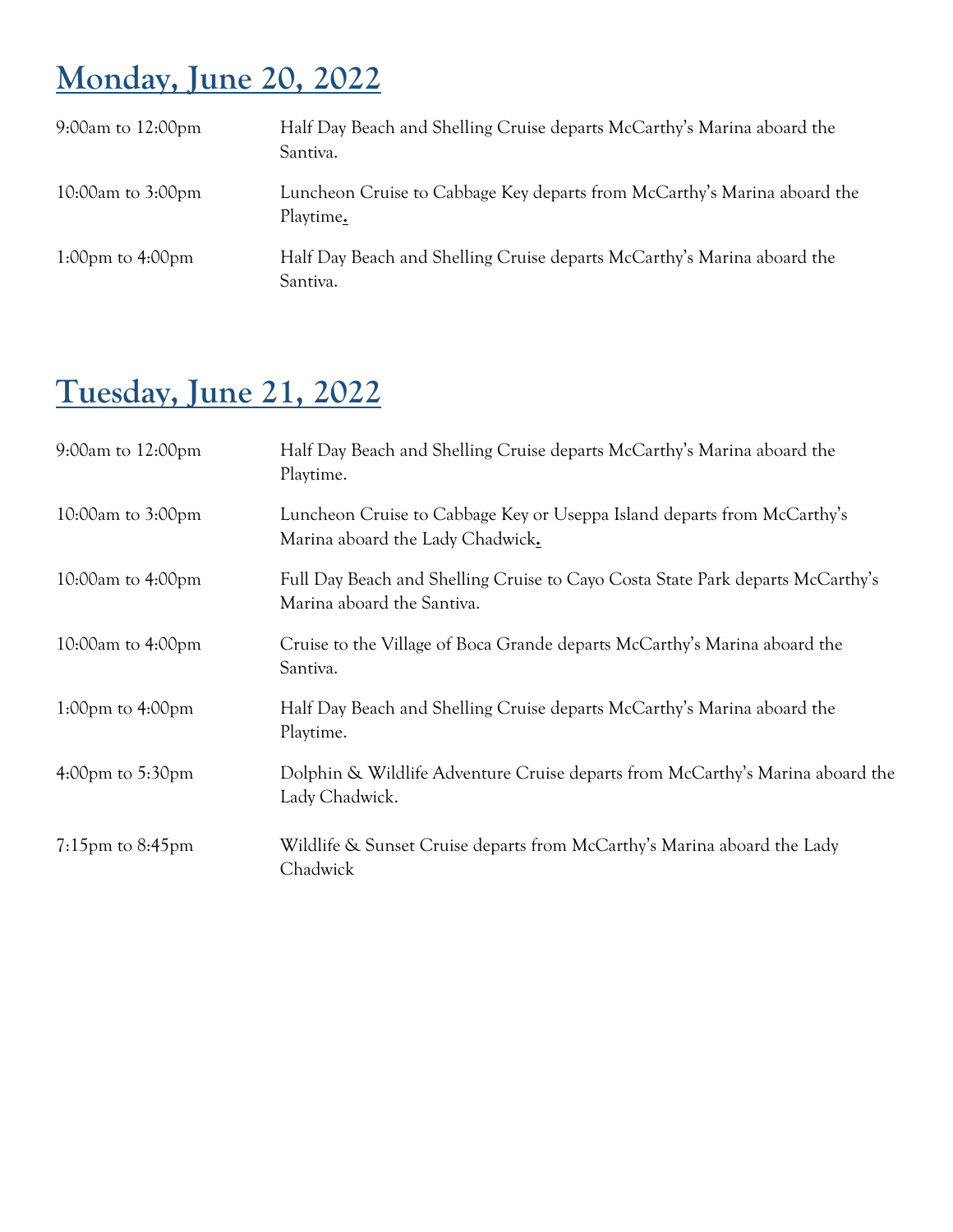# **Wednesday, June 22, 2022**

| $9:00am$ to $12:00pm$                | Half Day Beach and Shelling Cruise departs McCarthy's Marina aboard the<br>Playtime.                   |
|--------------------------------------|--------------------------------------------------------------------------------------------------------|
| 10:00am to $3:00 \text{pm}$          | Luncheon Cruise to Cabbage Key or Useppa Island departs McCarthy's Marina<br>aboard the Lady Chadwick. |
| 1:00pm to $4:00$ pm                  | Half Day Beach and Shelling Cruise departs McCarthy's Marina aboard the<br>Playtime.                   |
| $4:00 \text{pm}$ to $5:30 \text{pm}$ | Dolphin & Wildlife Adventure Cruise departs from McCarthy's Marina aboard the<br>Lady Chadwick.        |
| $7:45$ pm to $8:45$ pm               | Sunset Serenade Cruise departs from McCarthy's Marina aboard the Lady<br>Chadwick                      |

## **Thursday June 23, 2022**

| $9:00$ am to $12:00$ pm              | Half Day Beach and Shelling Cruise departs McCarthy's Marina aboard the<br>Playtime.                         |
|--------------------------------------|--------------------------------------------------------------------------------------------------------------|
| 10:00am to $3:00 \text{pm}$          | Luncheon Cruise to Cabbage Key or Useppa Island departs from McCarthy's<br>Marina aboard the Lady Chadwick.  |
| 10:00am to 4:00pm                    | Full Day Beach and Shelling Cruise to Cayo Costa State Park departs McCarthy's<br>Marina aboard the Santiva. |
| 10:00am to $4:00 \text{pm}$          | Cruise to the Village of Boca Grande departs McCarthy's Marina aboard the<br>Santiva.                        |
| 1:00pm to $4:00$ pm                  | Half Day Beach and Shelling Cruise departs McCarthy's Marina aboard the<br>Playtime.                         |
| $4:00 \text{pm}$ to $5:30 \text{pm}$ | Dolphin & Wildlife Adventure Cruise departs from McCarthy's Marina aboard the<br>Lady Chadwick.              |
| $7:15$ pm to $8:45$ pm               | Wildlife & Sunset Cruise departs from McCarthy's Marina aboard the Lady<br>Chadwick.                         |